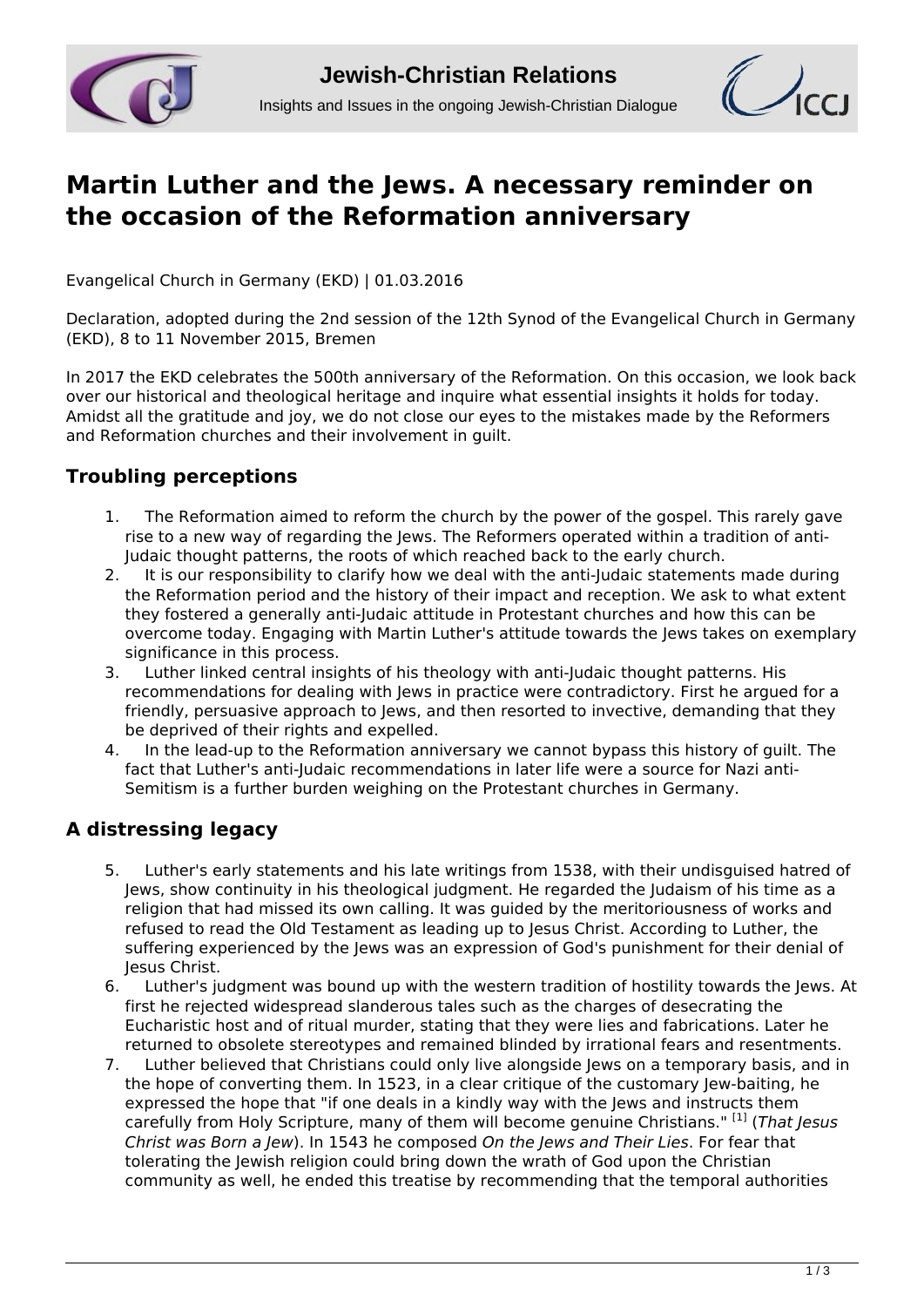e.g. burn synagogues, destroy Jewish houses, confiscate their Talmuds and prayer books, prohibit them from trading and draft them into forced labor. If that did not help, he advised driving out the Jews "like mad dogs". [2]

8. For centuries, people had recourse to Luther's advice. On the one hand, with reference to his attitude of qualified friendliness in 1523, they argued for tolerating Jews but also for a more intensive mission to the Jews. On the other, they appealed to Luther's late writings in order to justify hatred and persecution of Jews, in particular with the emergence of racist anti-Semitism and at the time of National Socialism. It is not possible to draw simple continuous lines. Nevertheless, in the 19th and 20th century Luther was a source for theological and ecclesial anti-Judaism, as well as for political anti-Semitism.

#### **Renewing relationships**

- 9. After 1945 the churches embarked upon a learning curve about their culpable failure regarding Judaism-hesitantly at first, and this process is not yet complete. The Evangelical Church in Germany redefined its relationship with Judaism in theological terms, rejecting any form of hostility to Jews and calling for encounter with Judaism. Statements to this effect were included in the constitutions of many EKD member churches.
- 10. According to our present understanding, Luther's view of Judaism and his invective against Jews contradict his faith in the one God who revealed himself in Jesus the Jew. Luther's judgment upon Israel therefore does not correspond to the biblical statements on God's covenant faithfulness to his people and the lasting election of Israel.
- 11. In theology and church life we face the challenge of rethinking central theological doctrines of the Reformation and of not falling into disparaging anti-Judaic stereotypes. That particularly concerns the distinctions 'law and gospel', 'promise and fulfillment', 'faith and works' and 'old and new covenant'.
- 12. We acknowledge the need to deal critically with our Reformation heritage when interpreting Scripture, in particular the Old Testament. We recognize that "the Jewish exegesis of the Holy Scriptures of Israel [Tanakh] . contains a perspective which is also not only legitimate but even necessary for the Christian interpretation" (*Church and Israel*, Leuenberg Documents 6, II, 227). We can explore the richness of Scripture more profoundly when we are aware of Jewish biblical interpretation.
- 13. We recognize the part played by the Reformation tradition in the painful history of 'mismeeting' (from Martin Buber's 'Vergegnung') between Christians and Jews. The farreaching failure of Protestant churches in Germany with regard to the Jewish people fills us with sorrow and shame. The horror at such historical and theological aberrations and the awareness of our share of guilt in the continued suffering of Jews give rise to a special responsibility to resist and oppose all forms of enmity and inhumanity towards Jews today.
- 14. "When our Lord and Master Jesus Christ said, 'Repent,' he willed the entire life of believers to be one of repentance" (Martin Luther). The Reformation anniversary in 2017 is an opportunity to take further steps of repentance and renewal.

*Bremen, 11 November 2015* **Dr. Irmgard Schwaetzer The President of Synod** *Evangelical Church in Germany*

#### Footnotes

[1] Luther's Works, American Edition, 55 vols., eds. J. Pelikan and H. Lehmann (St. Louis and